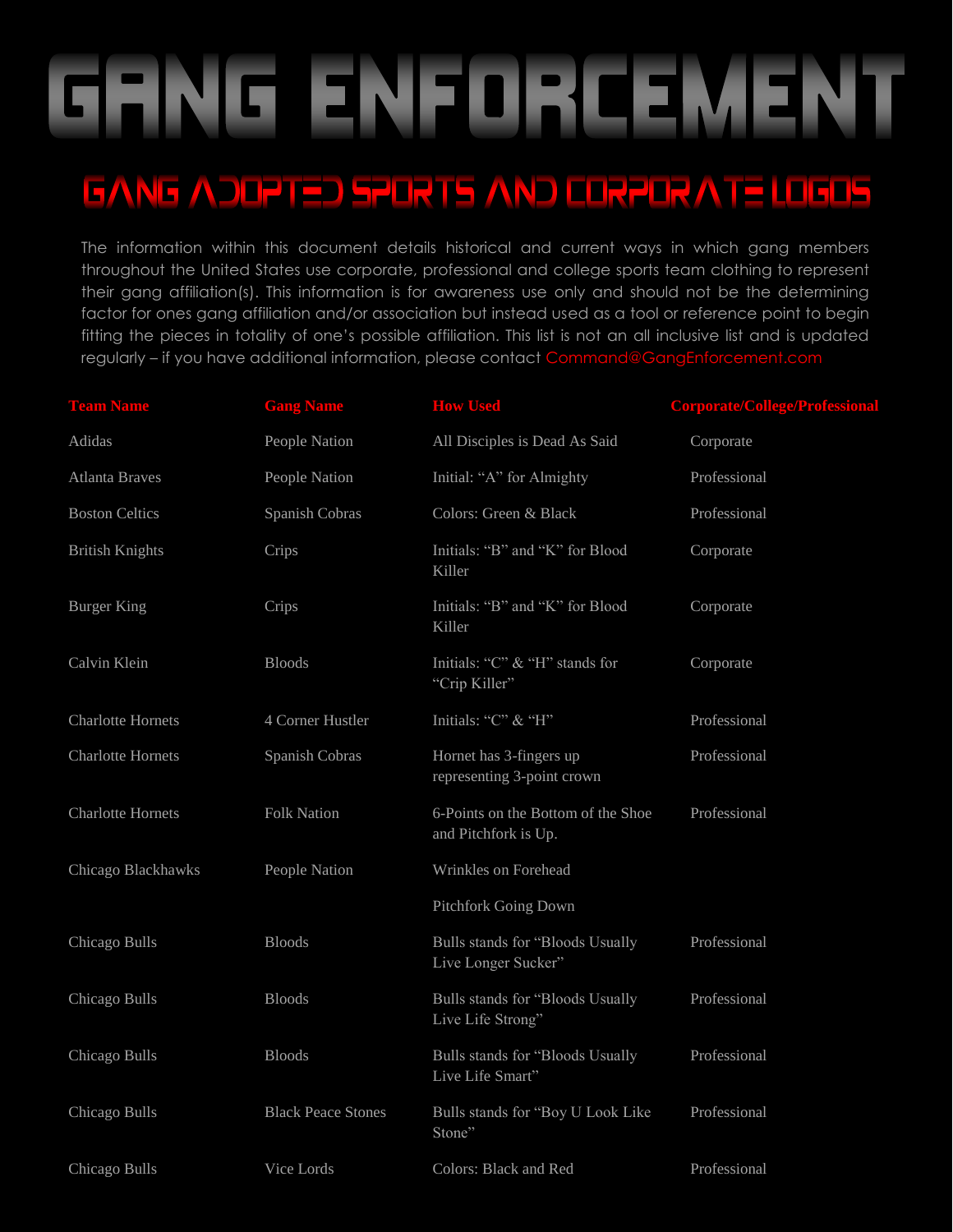| Chicago Bulls                 | <b>Latin Counts</b>       | Colors: Black and Red                                                    | Professional |
|-------------------------------|---------------------------|--------------------------------------------------------------------------|--------------|
| Chicago Bulls                 | <b>Folk Nation</b>        | The "Horns" are the Folk symbol<br>for Determination                     | Professional |
| Chicago Bulls                 | Mickey Cobras             | Colors: Black and Red                                                    | Professional |
| Chicago Bulls                 | Cobrastones               | Colors: Black and Red                                                    | Professional |
| Chicago Blackhawks            | Vice Lords                | Colors: Black and Red, Pitchfork<br>Scar                                 |              |
| Chicago Cubs                  | Spanish Cobras            | Initial: "C" for Cobras                                                  | Professional |
| Chicago White Sox             | Spanish Disciple          | Colors & Initial: "S" Canary<br>Yellow w/ Black Hat                      | Professional |
| Chicago White Sox             | Crips                     | Initials: SOX reversed equals Xing<br>Out Slobs                          | Professional |
| Cincinnati Reds               | 4 Corner Hustler          | Put a "4" next to the "C" and an<br>"H" inside of the "C"                | Professional |
| Colorado Rockies              | Simon City Royals         | The place a white "S" in front of<br>the "C"                             | Professional |
| Colorado Rockies              | Crips                     | Initials: "C" $\&$ "R" equals Crips<br>Rule                              | Professional |
| Columbia Knights              | <b>Bloods</b>             | Initials: "C" & "K" for Crip Killer                                      |              |
| <b>Converse All Star Shoe</b> | People Nation             | Five Point Star in the logo of the<br>show.                              | Corporate    |
| Dallas Cowboys                | People Nation             | Five Point Star is their logo                                            | Professional |
| Dallas Cowboys                | Crips                     | Cowboys stands for "Crips On the<br>Warpath Busting On Your ass<br>Slobs | Professional |
| Dallas Cowboys                | Crips                     | Cowboys stands for "Crips On the<br>Wheels Blasting On Young Slobs       | Professional |
| Dallas Cowboys                | Crips                     | Colors: Blue, Grey & White                                               | Professional |
| Denver Broncos                | <b>Black Disciples</b>    | Switch "DB" for "BD"                                                     | Professional |
| Detroit Lions                 | <b>Gangster Disciples</b> | <b>Colors: Black and Blue</b>                                            | Professional |
|                               |                           | Initials: "D" for Disciples                                              |              |
| <b>Detroit Tigers</b>         | <b>Gangster Disciples</b> | <b>Colors: Black and Blue</b>                                            | Professional |
|                               |                           | Initials: "D" for Disciples                                              |              |
| Detroit Tigers                | <b>Folk Nation</b>        | Initial: "D" for Disciples                                               | Professional |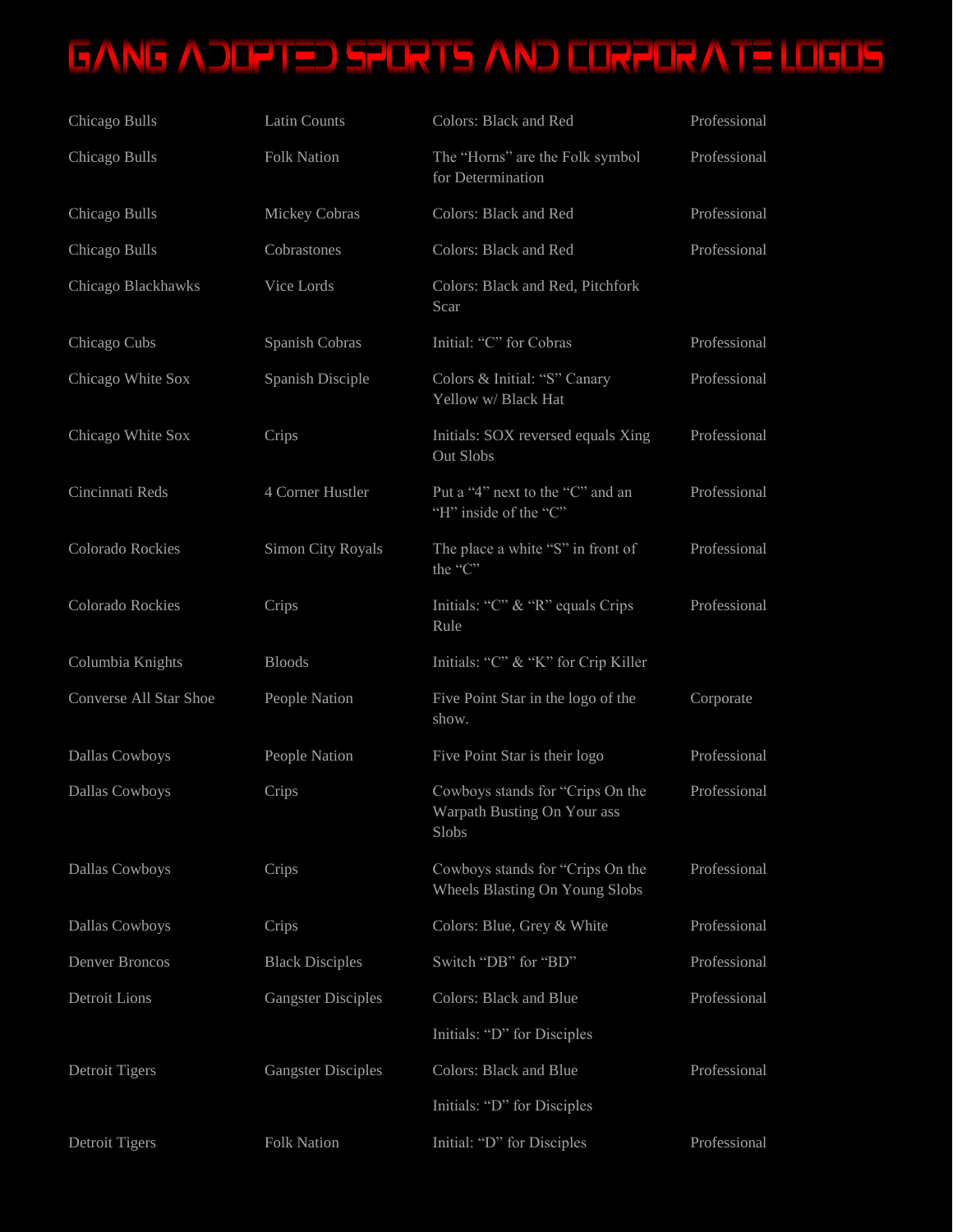| Detroit Tigers           | Davie Boys                | Initial: "D" for Davie Boys                                                                                       | Professional |
|--------------------------|---------------------------|-------------------------------------------------------------------------------------------------------------------|--------------|
| Duke                     | <b>Folk Nation</b>        | Colors: Black & Blue                                                                                              | College      |
|                          |                           | Duke: "Disciples Utilizing<br>Knowledge Everyday"                                                                 |              |
|                          |                           | Symbol: Crown points downward<br>disrespecting the Kings.                                                         |              |
| Duke                     | <b>Folk Nation</b>        | Duke: "Disciples Utilizing Kill<br>Everyday"                                                                      | College      |
| <b>FILA</b>              | <b>Folk Nation</b>        | Initial: FILA stands for "Folks In<br>Love Always"                                                                | Corporate    |
| <b>FILA</b>              | Latin Kings               | Initial: FILA stands for "Forever In<br>Latin Alliance"                                                           | Corporate    |
| <b>Florida Marlins</b>   | <b>Folk Nation</b>        | Initial: "F" stands for Folk                                                                                      | Professional |
| Georgetown Hoyas         | <b>Folk Nation</b>        | Initial: The "G" stands for                                                                                       | College      |
| Georgetown Hoyas         | <b>Folk Nation</b>        | Gangster<br>6-Spikes on the Dog's Collar                                                                          | College      |
| Georgetown Hoyas         | <b>Gangster Disciples</b> | Color: Black and Blue; "Hoyas"<br>stands for "Hoover On Your Ass<br>Slob"                                         | College      |
| Georgia Tech.            | <b>Folk Nation</b>        | The "G" stands for Gangster                                                                                       | College      |
| <b>Green Bay Packers</b> | <b>Bloods</b>             | Initials: Packers stands for<br>"Pimping Ass Crip Killers Ever<br>Ruling the Streets"                             | Professional |
| <b>Houston Astros</b>    | <b>Folk Nation</b>        | Broken Five Point Star to<br>Disrespect the Vice Lords                                                            | Professional |
| Indiana University       | <b>Imperial Gangsters</b> | Initials: "I" and "U" overlapping<br>appear to make the shape of the<br>pitchfork showing "Folks"<br>affiliation. | College      |
| Indiana University       | <b>Folk Nation</b>        | Initials: "I" and "U" overlapping<br>appear to make the shape of the<br>pitchfork showing "Folks"<br>affiliation. | College      |
| <b>K SWISS</b>           | Crips                     | K SWISS stands for "Killing Slobs"<br>When I See Slobs"                                                           | Corporate    |
| Kansas City Chiefs       | <b>Bloods</b>             | Initials: "K" and "C" stands for<br>"Crip Killer"                                                                 | Professional |
| Kansas City Chiefs       | <b>Bloods</b>             | Chiefs stands for Crips Hated in<br><b>Every Fucking State</b>                                                    | Professional |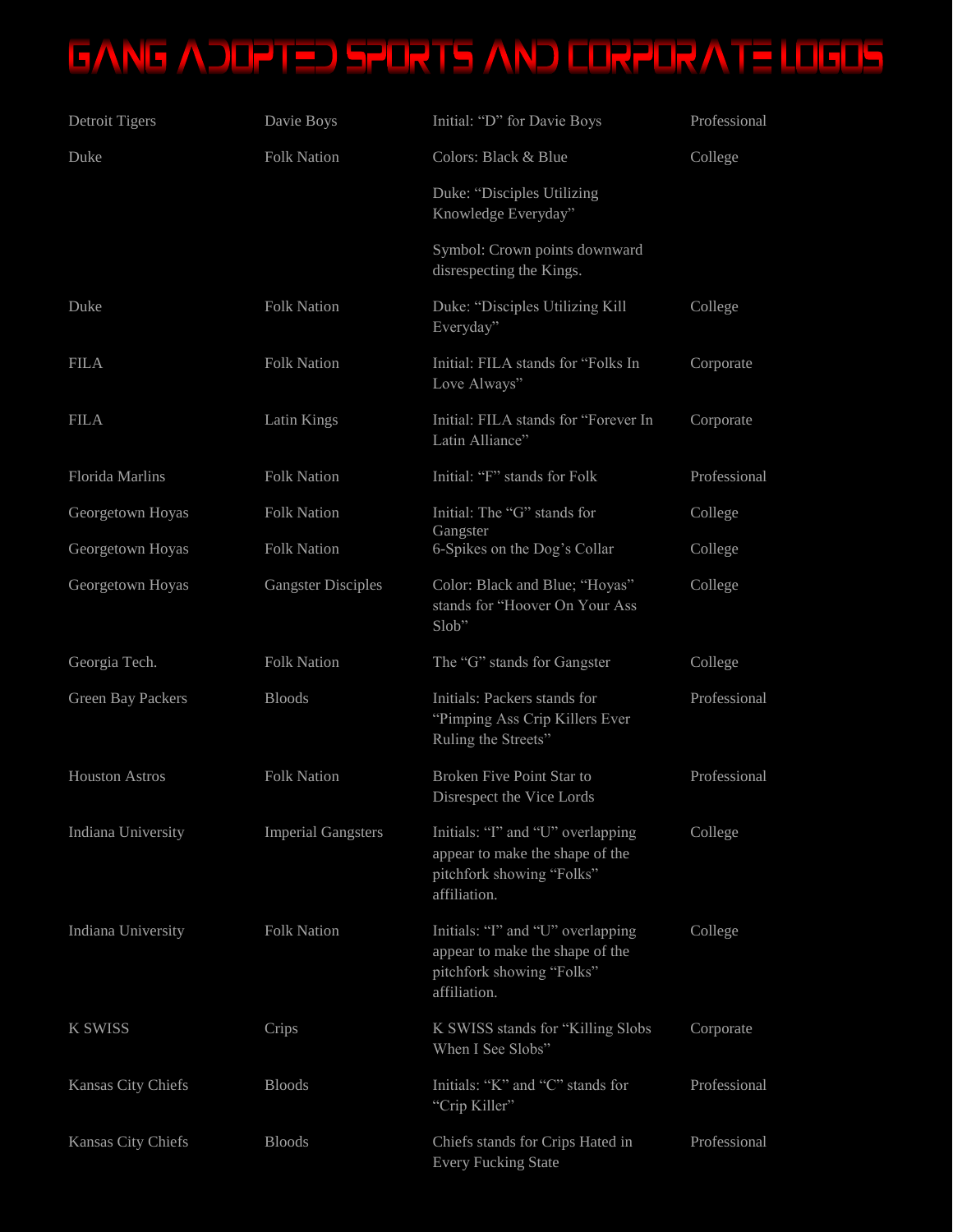| Kansas City Royals       | <b>Folk Nation</b>        | <b>Colors: Black and Blue</b>                                                | Professional |
|--------------------------|---------------------------|------------------------------------------------------------------------------|--------------|
| Kansas City Royals       | <b>Simon City Royals</b>  | "Royals"                                                                     | Professional |
| L.A. Dodgers             | <b>Gangster Disciples</b> | "D" for Disciples                                                            | Professional |
| L.A. Dodgers             | Latin Aspects             | L.A. stands for Latin Aspects                                                | Professional |
| L.A. Kings               | Latin Kings               | "Kings"                                                                      | Professional |
| L.A. Kings               | People Nation             | King stands for "Kill Inglewood<br>Nasty Gangsters"                          | Professional |
| L.A. Kings               | <b>Folk Nation</b>        | King stands for "Killing Innocent<br>Niggaz Gangsta Style"                   | Professional |
| Los Angeles Raiders      | <b>Folk Nation</b>        | Raiders stands for "Ruthless Ass<br>Insane Disciples Running Shit"           | Professional |
| Los Angeles Raiders      | People Nation             | Raiders stands for "Raggedy Ass<br>Iced Donuts Everywhere Running<br>Scared" | Professional |
| Los Angeles Raiders      | <b>Gangster Disciples</b> | Colors:                                                                      | Professional |
| Los Angeles Raiders      | Maniac Latin Disciples    | Colors:                                                                      | Professional |
| Los Angeles Raiders      | Disciples                 | Colors:                                                                      | Professional |
| Louis Vouton Cap         | People Nation             | Initials: "LV" reversed                                                      | Corporate    |
| Miami Dolphins           | Vice Lords                | Initials: Miami stands for "May I<br>Admit My Insanity"                      | College      |
| Miami Hurricanes         | People Nation             | Color: Orange                                                                | College      |
| Miami Hurricanes         | <b>Future Stones</b>      | Color: Orange                                                                | College      |
| Michigan                 | Maniac Latin Disciples    | Initial: "M" stands for Maniac<br><b>Latin Disciples</b>                     | College      |
| Minnesota Northstars     | People Nation             | 5-Point Star                                                                 |              |
| Minnesota Twins          | Maniac Latin Disciples    | Initial: "M" stands for Maniac<br><b>Latin Disciples</b>                     | Professional |
| New York Yankees         | <b>Gangster Disciples</b> | Colors: Black, Blue & White                                                  | Professional |
| North Carolina Tar Heels | <b>Folk Nation</b>        | <b>Colors: Black and Blue</b>                                                | College      |
| <b>NIKE</b>              | <b>Folk Nation</b>        | <b>Colors: Black and Blue</b>                                                | Corporate    |
| <b>NIKE</b>              | <b>Folk Nation</b>        | Initials: Nike - "Night I Killed<br>Eric"                                    | Corporate    |
| Oakland A's              | Ambrose                   | "A" stands for Ambrose                                                       | Professional |
| Oakland A's              | Orchestra Albany          | Initials: "O" and "A"                                                        | Professional |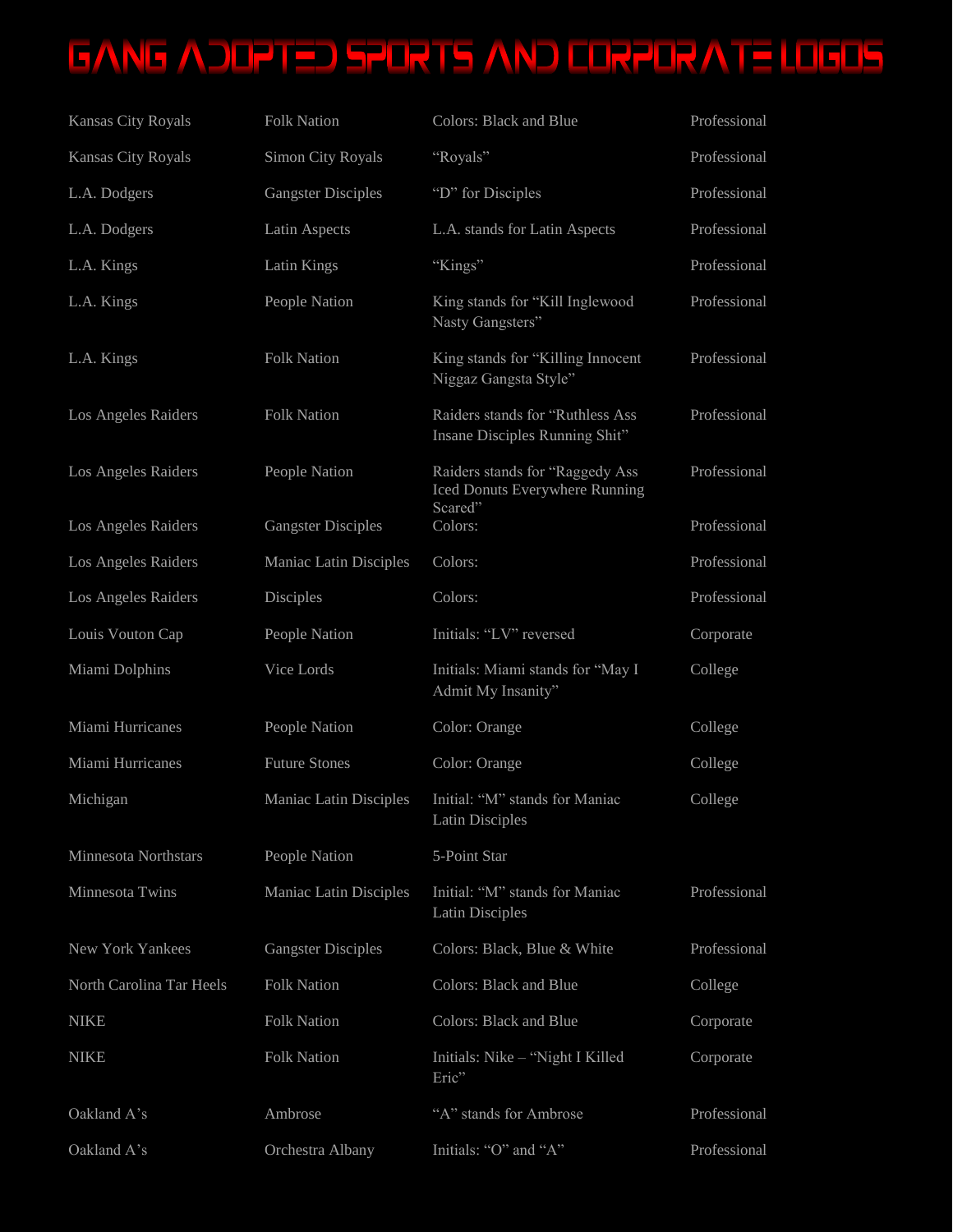| Oakland A's               | Spanish Cobras          | Colors: The color Green                                                          | Professional |
|---------------------------|-------------------------|----------------------------------------------------------------------------------|--------------|
| <b>Oakland Raiders</b>    | <b>Insane Disciples</b> | Raiders stands for "Ruthless Ass<br>Insane Disciples Ever Rule the<br>Street"    | Professional |
| <b>Oakland Raiders</b>    | <b>Folk Nation</b>      | Raiders stands for "Remember<br>After I Die Everyone Run Scared"                 | Professional |
| <b>Oakland Raiders</b>    | <b>Folk Nation</b>      | Raiders stands for "Ruthless And<br>Insane Disciples Eliminating Red<br>Slobs"   | Professional |
| <b>Oakland Raiders</b>    | <b>Folk Nation</b>      | Raiders stands for "Ruthless And<br>Insane Disciples Everywhere<br>Running Shit" | Professional |
| <b>Oakland Raiders</b>    | <b>Folk Nation</b>      | Right Eye is Shut Representing the<br><b>Right Side</b>                          | Professional |
| <b>Oakland Raiders</b>    | People Nation           | Folk Sword Pointing Down                                                         | Professional |
|                           |                         | <b>Right Eye Covered Showing</b><br>Disrespect                                   |              |
| Orlando Magic             | <b>Folk Nation</b>      | Initials: Magic stands for "Maniacs<br>and Gangsters in Chicago"                 | Professional |
|                           |                         | Colors: Black and Blue                                                           |              |
| Orlando Magic             | People Nation           | Initials: Magic stands for "Murder<br>all Gangsters in Chicago"                  | Professional |
| Philadelphia Phillies     | People Nation           | Initial: "P" stands for People                                                   | Professional |
| Philadelphia Phillies     | Piru Bloods             | Initial: "P" stands for Piru                                                     | Professional |
| Phoenix Suns              | <b>Black P Stone</b>    | Colors: "P" and "S"                                                              | Professional |
| <b>Pittsburgh Pirates</b> | Latin Kings             | Colors: Black and Gold                                                           | Professional |
| <b>Pittsburgh Pirates</b> | People Nation           | Initial: "P" stands for People                                                   | Professional |
| San Diego Padres          | <b>Satin Disciples</b>  | Colors: Black and Gold<br>Initials: "S" and "D"                                  | Professional |
| San Francisco (Any)       | <b>Stone Freaks</b>     | Initials: "S" and "F"                                                            | Professional |
| San Francisco Giants      | <b>Folk Nation</b>      | Initials: "S" and "F" stands for<br>"Super Gangster Folk"                        | Professional |
| St. Louis Cardinals       | Spanish Vice Lords      | <b>Basic Red Color Hat</b>                                                       | Professional |
| St. Louis Cardinals       | Spanish Lords           | Initials: "S" & "L"                                                              | Professional |
| <b>Starter Symbol</b>     | <b>Folk Nation</b>      | Crack the Five Point Star to<br>disrespect the People Nation                     | Corporate    |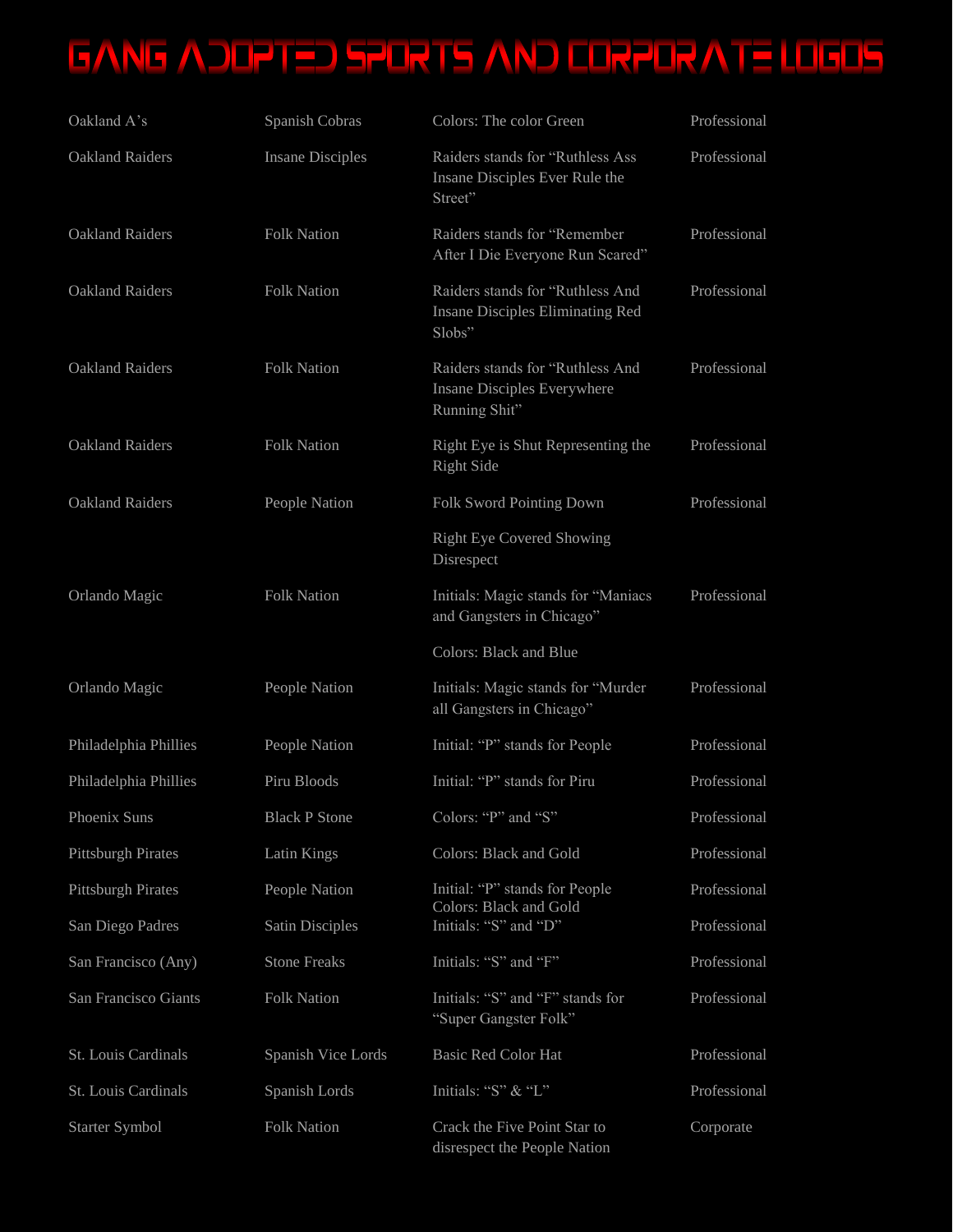| Starter Symbol          | People Nation             | <b>Five Point Star</b>                                           | Corporate    |
|-------------------------|---------------------------|------------------------------------------------------------------|--------------|
| Tampa Bay Lighting      | <b>Gangster Disciples</b> | Colors: Black and Blue                                           | Professional |
| <b>Texas Rangers</b>    | People Nation             | Initial: The letter "T" looks like<br>upside down pitchfork      | Professional |
| University of Illinois  | <b>Folk Nation</b>        | Initials: The "U" and "I" together<br>appear to be a pitchfork   | College      |
| University of Las Vegas | Vice Lords                | Colors: Red and Black                                            | College      |
| University of Las Vegas | Vice Lords                | Initials: UNLV spelled backwards<br>is "Vice Lord Nation United" | College      |
| University of Las Vegas | Vice Lords                | Initials: UNLV backwards stands<br>for "Us Niggas Love Violence" | College      |

#### Example Apparel